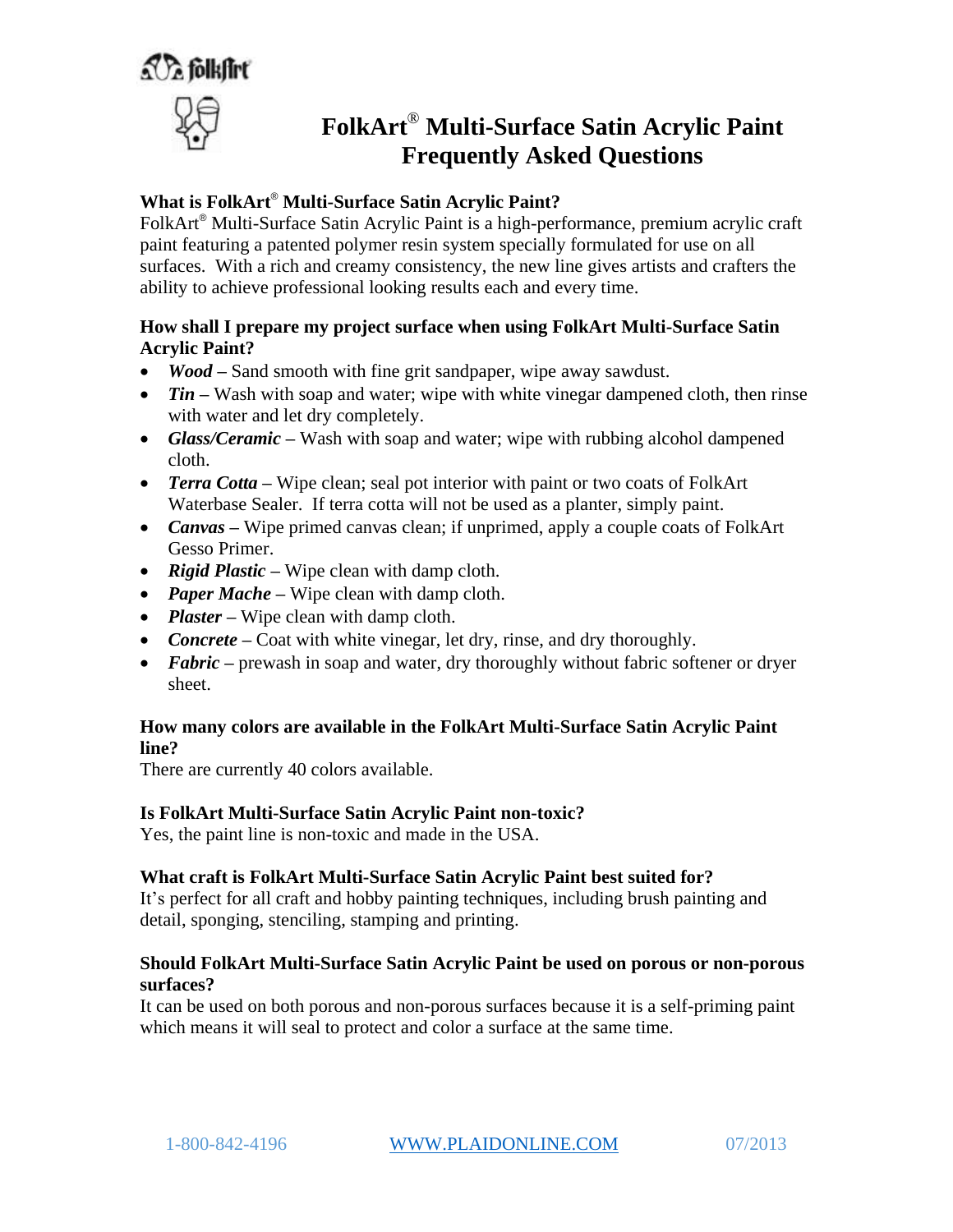## **Will I be able to mix my FolkArt Multi-Surface Satin Acrylic Paint to create a new color or value?**

Yes, even though there are a wide range of colors to choose from, they can be mixed easily to create any value you desire. However, we do suggest only mixing within the same formula.

## **How do I clean FolkArt Multi-Surface Satin Acrylic Paint out of my brushes?**

The paint easily cleans up with soap and water while still wet.

#### **Is FolkArt Multi-Surface Satin Paint permanent on glass or ceramics?**

The paint is developed with extra adhesive properties making it a perfect paint for glass painting without using a primer or sealer. To ensure extra durability, it is recommended that painted glass/ceramics be cured by baking.

#### **How do I cure painted glass or ceramics when using FolkArt Multi-Surface Satin Acrylic Paint?**

There are two types of curing methods that can be used with FolkArt Multi-Surface Satin Acrylic Paint, baking and air drying.

## *Bake Method – (Most durable when baked)*

Allow painted item to dry for 1 hour to be sure all layers of paint have dried. Place project in a cool oven. Set oven temperature to 350ºF. Once temperature has reached 350ºF, start timing for 30 minutes. After 30 minutes, turn the oven off. Glass must heat gradually with the oven to avoid breakage. Do not place glass in a hot oven. Let glass cool completely in oven. Do not use for 72 hours.

# *Air Dry Method*

Air dry project for 21 days before use.

## **Can I wash glassware that has been painted with FolkArt Multi-Surface Satin Acrylic Paint and is cured?**

Yes, painted glassware can be safely washed by hand and are top shelf dishwasher safe without chipping, cracking or fading. Do not soak in water.

#### **How shall I prepare my glass and ceramics?**

Before painting, glass and ceramics should be washed with soap and water and allowed to dry. Next, dampen a soft cloth or paper towel with rubbing alcohol; wipe surface to remove soap film or residue. Allow surface to dry  $15 - 30$  minutes before painting.

#### **Is FolkArt Multi-Surface Satin Acrylic Paint food safe?**

Although the paint is non-toxic, it should never come in contact with food. When painting a glass, keep painted design below 8/10" or 2 cm from the lip; and when painting plates, paint only on the rim of the plate that will not come in contact with food or reverse glass paint in the center.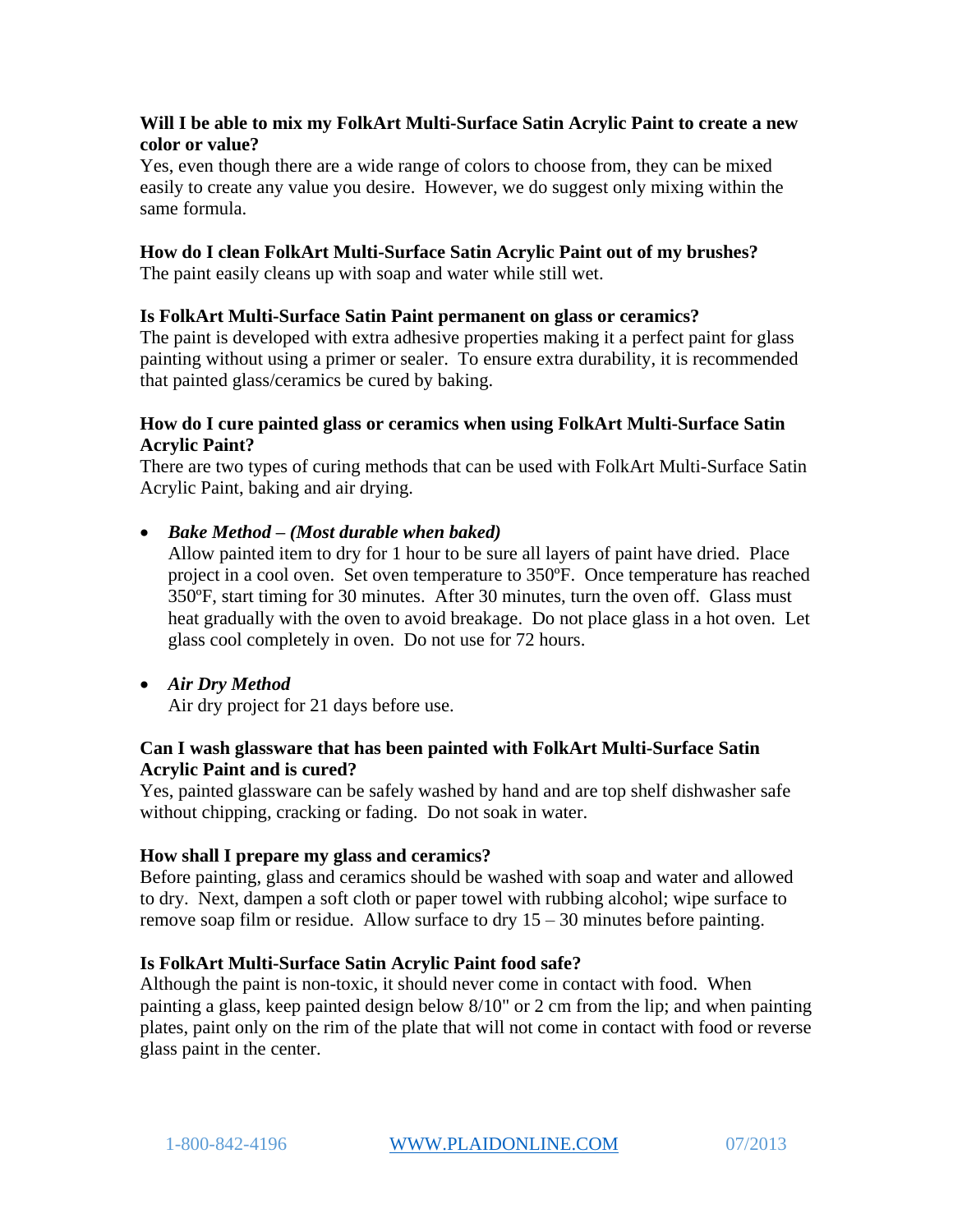## **Is glassware painted with FolkArt Multi-Surface Satin Acrylic Paint microwaveable?**

No, it is best that painted items do not come in direct or non-direct contact with food or liquids when heating in a microwave.

## **Can I use my FolkArt Multi-Surface Satin Acrylic Paint on my outdoor projects?**

Yes, it is UV and weather resistant and can be used both indoors on curtains, glassware and wood as well as outdoors on terra cotta and garden signs.

## **How shall I prepare a concrete statue for outdoor use when painting with FolkArt Multi-Surface Satin Acrylic Paint?**

If basecoating concrete such as a statue, a lime neutralizer is needed. Household white vinegar works fine. Coat concrete with vinegar, let dry, rinse well and dry thoroughly before painting. The paint is not recommended for large concrete areas subject to foot traffic such as a patio.

## **What type of fabrics can be decorated with FolkArt Crafts Multi-Surface Acrylic Craft Paint?**

The paint can be used to decorate denims, cottons, poly/cotton blends, woven blends and home décor textiles.

## **Should fabric be prewashed before decorating with FolkArt Multi-Surface Satin Acrylic Paint?**

Yes, to remove manufacturer's sizing, all fabrics should be prewashed using soap and water following washing instructions and most denims should be washed multiple times in hot water. After washing, dry thoroughly before decorating. When washing and drying, DO NOT use a fabric softener. If needed, iron wrinkles smooth without using spray starch.

## **Do I need to support or back my fabric project while painting with FolkArt Multi-Surface Satin Acrylic Paint?**

It is best to provide a firm painting surface such as wax covered cardboard between your fabric project and your work surface.

## **Do I have to use a medium when fabric painting using FolkArt Multi-Surface Satin Acrylic Paint?**

Yes, for best results, it is recommended to use the waterbase FolkArt Textile Medium with FolkArt Multi-Surface Satin Acrylic Paint when painting on fabric. Shake medium well, mix 1 part medium to 2 parts paint. Can be applied through stencil or hand painted. Clean up while wet with soap and water.

## **What is the best way to apply FolkArt Multi-Surface Satin Acrylic Paint to fabric surfaces?**

When applying FolkArt Multi-Surface Satin Acrylic Paint premixed with FolkArt Textile Medium, use a moderately heavy application. Moderate to heavy paint applications will have greater durability.